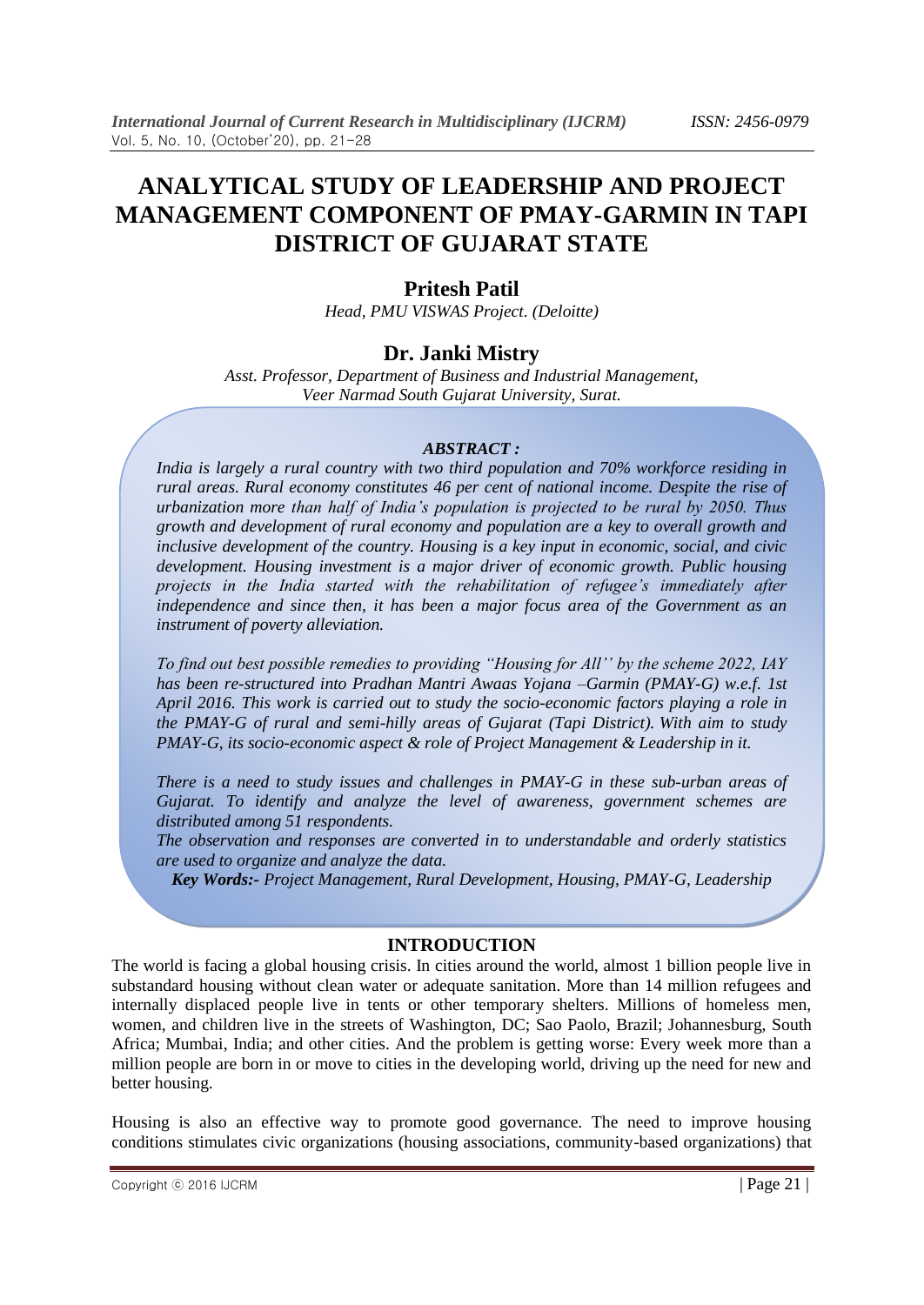act as incubators for elected representation. Investing in housing expands the local tax base, thereby facilitating the emergence of autonomous and responsive local governments. Safe homes and neighbourhoods, in which residents are satisfied with housing conditions and public services, help build social stability and security.

Despite the clear evidence of the linkages between housing and socioeconomic goals, many policy makers and practitioners are not taking advantage of them. In many countries around the world, opportunities to achieve economic, social, and civic development goals through housing-related initiatives are being missed. One of such Good models include PMAY-G.

This paper present assessment of PMAY-G & study the role of Project management & Leadership for better implementation of such socio-economic initiatives.

Growing globalization, improved communications and reduced transport costs determine new challenges in rural development. Rural areas face the problems of population ageing, high migration, and bad infrastructure resulting in the reduction of possibilities of efficient state management and business development. Thus, it is needed to re-analyse the role of rural areas in the frames of modern economy and to find ways for their efficient development.

### **RESEARCH QUESTION AND METHODOLOGY**

My intention to choose this topic for study was that how many people have benefitted from this scheme in the rural areas under the scheme. Also, this topic has been selected to know how successful the scheme has been in terms of the project management.

Purpose of the study: -

- Assessment of PMAY-G and analysis of socio-economic status of beneficiaries [in reference to Vyara taluka of Tapi district]
- Various schemes covered under this scheme (MNREGA, Clean India Mission, drinking water facility under NRDP, Pradhan mantra Ujjwalla Yojna, Dindayal Upadhyay Gram Jyoti Yojna) have been received.
- To study different skill enhancement certification for successful project delivery

#### **Selection of the area and the norm for the study: -**

An abnormal model of abnormal modeling has been used to evaluate the study of PMAY-G and the study of the socio-economic conditions of its beneficiaries. The area of Vyara Taluka of Tapi district has been selected as the basis for this study. Four villages of Vyara Taluka has been selected for the study of the research, 51 beneficiaries have been selected as qualified.

#### **In the table form exhibition taken for research study, it can be displayed as follows.**

District - Tapi (total number of beneficiaries in Tapi district in year  $2017-18 = 1683$ ) Taluka - Vyara (Total beneficiary of Vyara taluka in 2017-18 = 257)

| Sr. | Name of village        | Total number (beneficiary) | <b>Selection of the sample</b> |
|-----|------------------------|----------------------------|--------------------------------|
| . . | Uchamada               | 86                         |                                |
| ۷.  | Balpur                 |                            |                                |
| J.  | Jasingpura             |                            |                                |
|     | Mayapur                |                            |                                |
|     | $\tau$ <sub>otal</sub> | 30                         |                                |

#### **Source of information:**

Two sources of information are (1) Primary information (2) Secondary information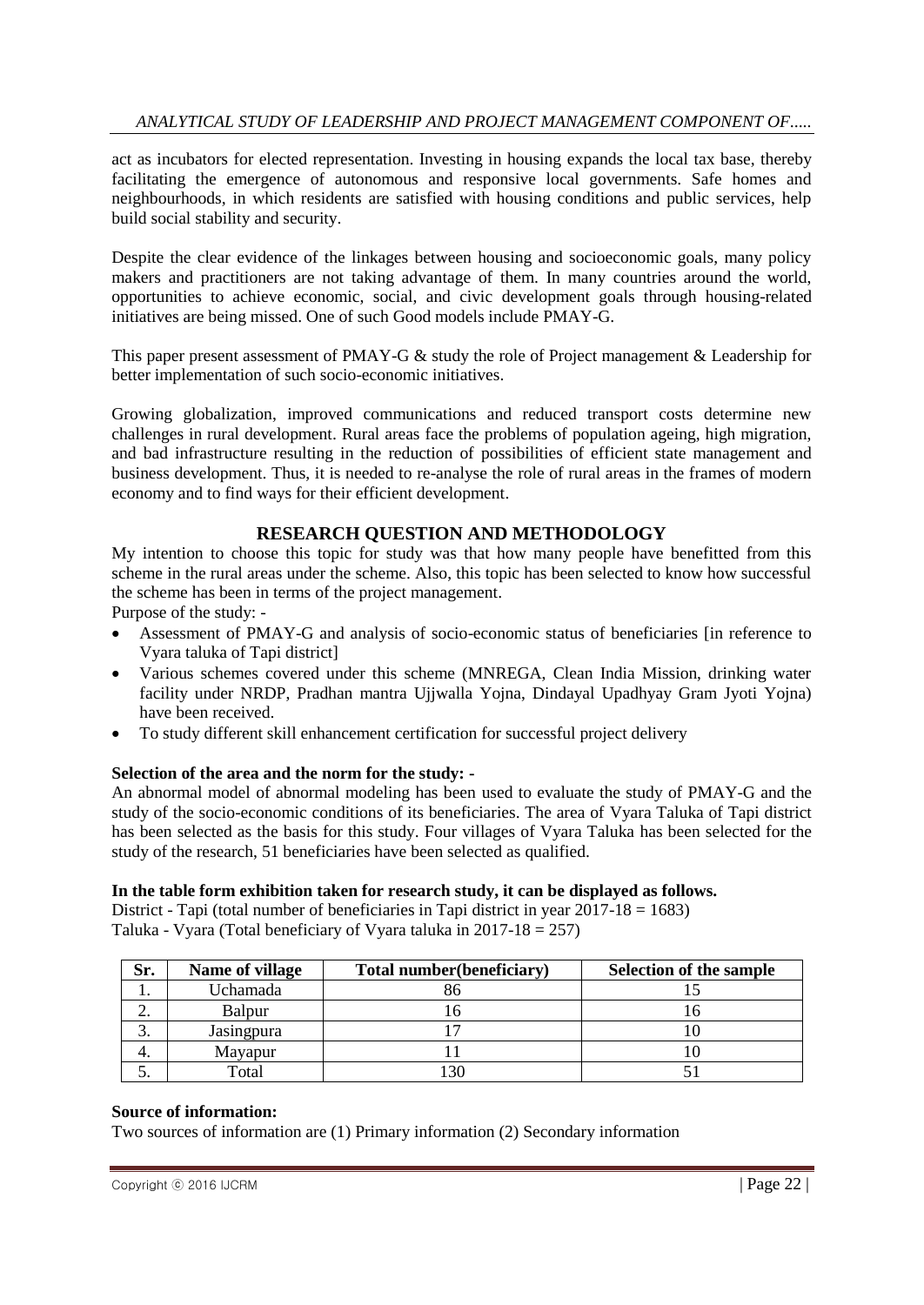(1) Primary Information: - To get the primary information related to this study, the questionnaire was filled up to the respondent directly and the visit and inspection method were also used.

(2) Secondary information: - The library has been used for secondary information related to study, as well as information from district service center in Vyara. An Internet source is an important source of information in today's time. Information has been obtained from various websites.

#### **Analysis of data: -**

After the collection of information in the research process, the data is analyzed. Analysis of the primary and secondary data received in the research study presented in the analysis of computer software such as Microsoft Excel, SPSS, etc.

#### **ABOUT THE PRIME MINISTER'S HOUSING SCHEME**

PMAY-G aims at providing a pucca house, with basic amenities, to all houseless householder and those households living in kutcha and dilapidated house, by 2022. The immediate the objective is to cover 1.00 crore household living in kutcha house/dilapidated house in three years from 2016-17 to 2018- 19.The minimum size of the house has been increased to 25 sq.mt (from20sq.mt) with a hygienic cooking space. The unit assistance has been increased from Rs. 70,000 to Rs. 1.20 lakh in plain and from Rs75,000 to Rs 1.30 lakh in hilly states, difficult areas and IAP district. The beneficiary is entitled to 90/95 person day of unskilled labour from MGNREGS. The assistance for construction of toilet shall be leveraged though convergence with SBM-G, MGNREGS or any other dedicated the source of funding. Convergence for piped drinking water, electricity connection, LPG gas connection etc. different Government programmers are also to be attempted.

Goal: -The goal of this scheme is to provide all basic facilities to all families living in raw and dilapidated houses in rural areas by 2022.

| First installment  | 30,000   |
|--------------------|----------|
| Second installment | 50,000   |
| Third installment  | 40,000   |
| Total              | 1,20,000 |

#### **The payment of premium in this scheme is done in three stages. Which are as follows.**

#### **A plan taken in this scheme**

- Clean India Mission is included in this plan. In the rural areas, toilet facilities are provided. For which 12000 beneficiaries are benefited.
- Benefits of MNREGA scheme under PMAY-G are also given to the beneficiary. Under which 90 days of employment is provided. The beneficiary is given 194 rupees for one day's work, so the beneficiary is given 16,920 assistance under this scheme.
- NRDP program is also involved in PMAY-G. Under which the beneficiary is given the facility of drinking cleanliness.
- Under this scheme, Pradhan Mantri UjjwallaYojna and Din Dayal Upadhyay Gram Jyoti Yojana have also been attached.
- For better Project Management & quality of construction, setting up of a Nation Technical Support Agency (NTSA) at the national level is envisaged. One of the major constraints in quality house construction is the lack of the sufficient number of skilled masons. To address this, a pan-India training and certification programme of Masons has been launched in the States/UTs. This will, in addition, and career progression for rural masons.
- For better Project Management & Leadership involvement by that timely construction/completion to ensure good quality of house construction, it has also been envisaged to tag a PMAY-G the beneficiary with a field level Government functionary and a Rural Mason.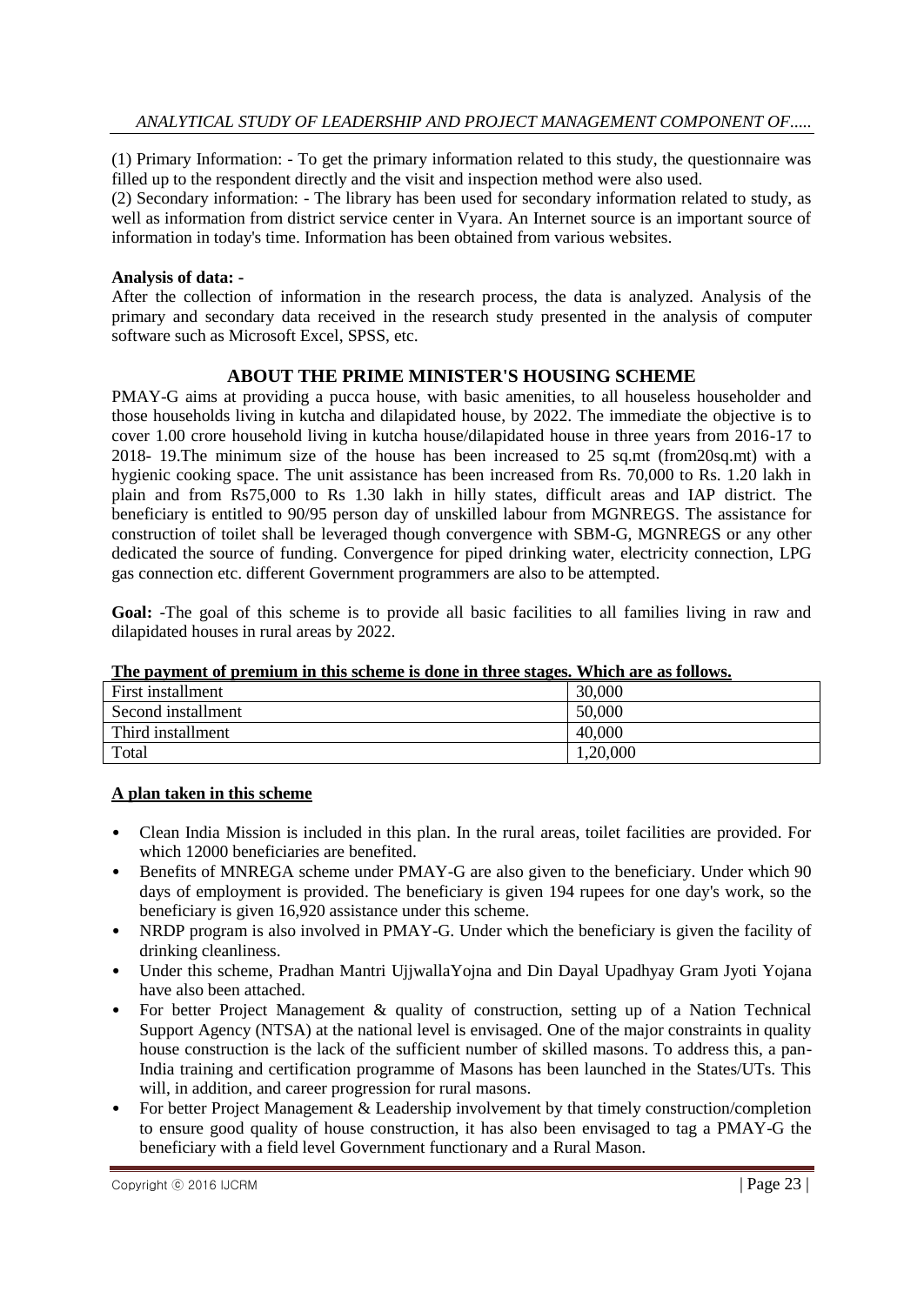### *ANALYTICAL STUDY OF LEADERSHIP AND PROJECT MANAGEMENT COMPONENT OF.....*

- For consideration of execution & monitoring phase of Project Management, In PMAY-G, programme implementation and monitoring is to be carried out through an end to end e-Governance model- Using AwaasSoft and Awaas App. While AwaasSoft is a work –flow enabled, web-based electronic service delivery platform through which all critical function of PMAY-G, right from identification of beneficiary to providing construction linked assistance (through PFMS),will be carried out; AwaasApp-a the mobile application is to be used to monitor real time, evidence based progress of house construction through date and time stamped and georeferenced photographs of the house. The tow IT application help identify the slip ups in the achievement of targets during the course of implementation of the programme. All payments to beneficiary is to be through DBT to beneficiary's Bank/post office accounts registered in Awaas Soft MIS.
- For better Project Management & Leadership involvement by that The programme implementation is to be monitored not only electronically, but also through community participation (Social Audit), Member of Parliament (DISHA Committee), Central and State Government officials, National Level Monitors etc.

### **EVALUATION OF PRIME MINISTER'S HOUSING SCHEME**

#### **PMAY-G status in India**

Year wise house completed report: India

| Year                          | <b>Completed house</b> |
|-------------------------------|------------------------|
| 2013-14                       | 406411                 |
| 2014-15                       | 134078                 |
| 2015-16                       | 242960                 |
| 2016-17                       | 2967712                |
| 2017-18                       | 1853441                |
| Total house completed 2017-19 | 6158818                |

Here in the table above it can be seen that 140546 habitations have been made in Gujarat state by 2017-19.

| Year wise house completed report: Gujarat |                        |
|-------------------------------------------|------------------------|
| Year                                      | <b>Completed house</b> |
| 2013-14                                   | 2957                   |
| 2014-15                                   | 1095                   |
| 2015-16                                   | 1461                   |
| 2016-17                                   | 80748                  |
| 2017-18                                   | 54285                  |
| 2018-19                                   |                        |
| Total house completed 2012-19             | 140546                 |

It is evident from the above table that during the period 2017-19, 1683 houses have been prepared in India.

|         | Year wise house completed report: Tapi |  |  |  |  |  |
|---------|----------------------------------------|--|--|--|--|--|
| Year    | <b>Completed house</b>                 |  |  |  |  |  |
| 2013-14 | 19                                     |  |  |  |  |  |
| 2014-15 |                                        |  |  |  |  |  |
| 2015-16 | 16                                     |  |  |  |  |  |
| 2016-17 | 336                                    |  |  |  |  |  |
| 2017-18 | 645                                    |  |  |  |  |  |
| 2018-19 |                                        |  |  |  |  |  |
| 2017-19 | 1683                                   |  |  |  |  |  |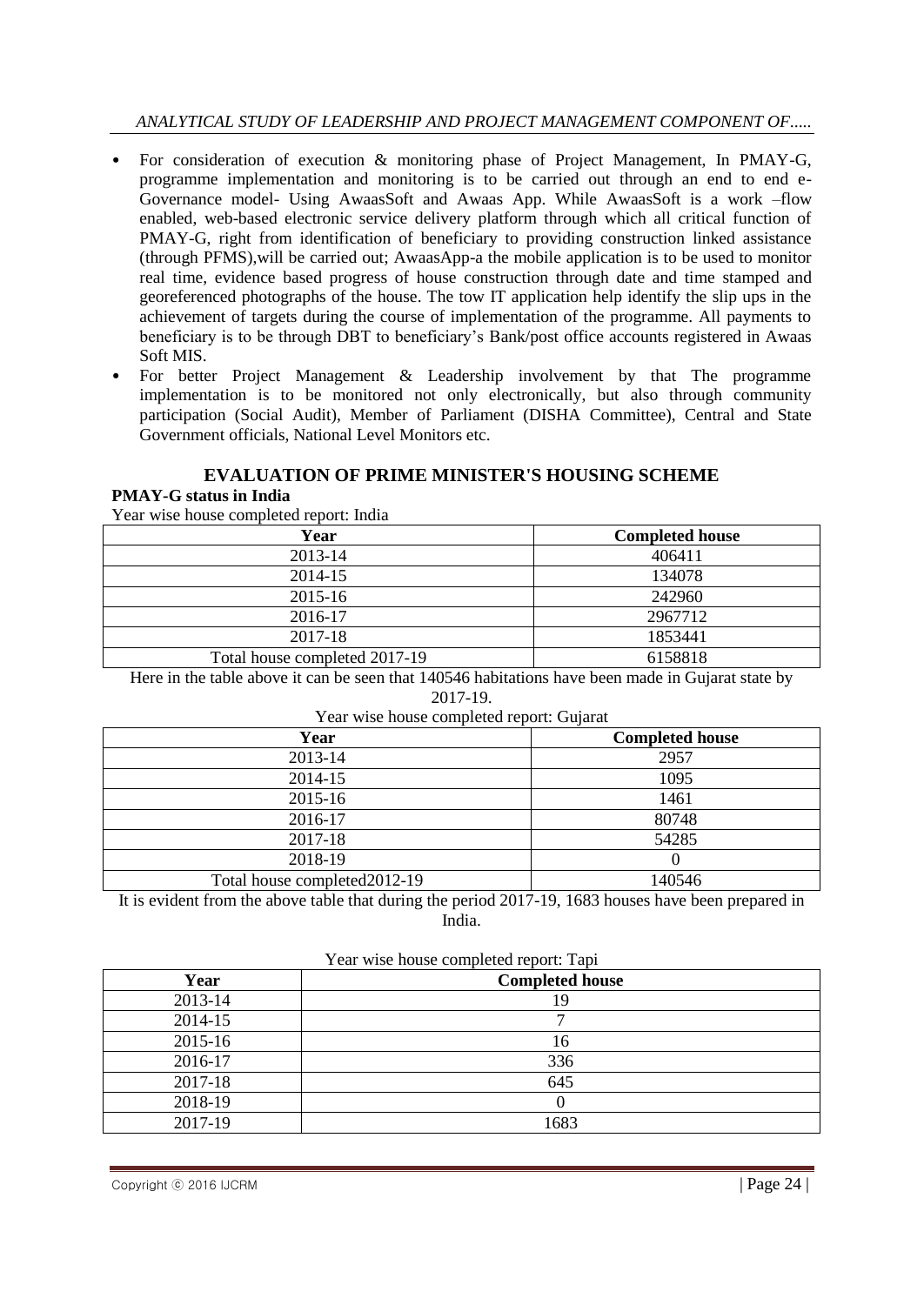The above table shows the number of Houses built under PMAY-G in India. By 2017-19 India has prepared 6, 15,888 housing in the country.

|            | $\mathbf N$ | Range     | Minimu    | Maximu    | Mean      | Std.             | <b>Skewness</b> |      |
|------------|-------------|-----------|-----------|-----------|-----------|------------------|-----------------|------|
|            |             |           | m         | m         |           | Deviation        |                 |      |
|            | Statisti    | Statistic | Statistic | Statistic | Statistic | <b>Statistic</b> | Statisti        | Std. |
|            | $\mathbf c$ |           |           |           |           |                  | $\mathbf{c}$    | Erro |
|            |             |           |           |           |           |                  |                 |      |
| Income     | 51          | 25000.0   | .00       | 25000.00  | 4485.294  | 4495.22295       | 2.712           | .333 |
|            |             |           |           |           |           |                  |                 |      |
| Expense    | 51          | 10000.00  | .00.      | 10000.00  | 3166.666  | 2169.48535       | 1.464           | .333 |
| S          |             |           |           |           |           |                  |                 |      |
| Debit      | 51          | 200000.0  | .00       | 200000.0  | 7372.549  | 30641.1232       | 5.466           | .333 |
|            |             | 0         |           | 0         | $\theta$  |                  |                 |      |
| Valid N    | 51          |           |           |           |           |                  |                 |      |
| (listwise) |             |           |           |           |           |                  |                 |      |
|            |             |           |           |           |           |                  |                 |      |

#### **Primary Information Analysis Descriptive Statistics**

The actual numbers in the table above have been analyzed. Know which of the above moves more table is

**Formula**: - (standard deviation) / (Medium  $(x)$ )  $\times$  100

- 1) Monthly Income
- $=(4495.2295)/(4485.2941)\times 100$
- $= 100.22$
- 2) Monthly cost
- $= (2169.48535) / (3166.6667) \times 100$
- $= 65.51$
- 3) Debt

```
= (30641.12321) / (7372.5490) \times 100
```

```
= 415.61
```
#### **Correlation between monthly spending and different types of expenses in selected respondents Rank**

| Clothing $(.790 **)$ Correlation is significant at the 0.01 level (2-tailed).         |
|---------------------------------------------------------------------------------------|
| Entertainment (.742 **) Correlation is significant at the 0.01 level (2-tailed).      |
| Food (.741 **) Correlation is significant at the 0.01 level (2-tailed).               |
| Health (.570 <sup>**</sup> ) Correlation is significant at the 0.01 level (2-tailed). |
| Education $(.412**)$ Correlation is significant at the 0.01 level (2-tailed).         |

The above analysis clearly shows that the selected respondents spend most of their clothes and food behind and spend less on education.

| Table showing that the beneficiaries of this scheme have received the benefits of the various |
|-----------------------------------------------------------------------------------------------|
| scheme taken under the PMAY-G in the four villages selected                                   |

|                                     | <b>Village Name</b> |               |            |               |              |
|-------------------------------------|---------------------|---------------|------------|---------------|--------------|
| Name of the scheme                  | Uchamada            | <b>Balpur</b> | Jesingpura | <b>Maypur</b> | <b>Total</b> |
| Clean India Mission                 |                     |               |            |               | 42           |
| Benefits of water supply under NRDP |                     |               |            |               | 26           |
| Prime Minister Ujjwalla Yojna       |                     |               |            |               |              |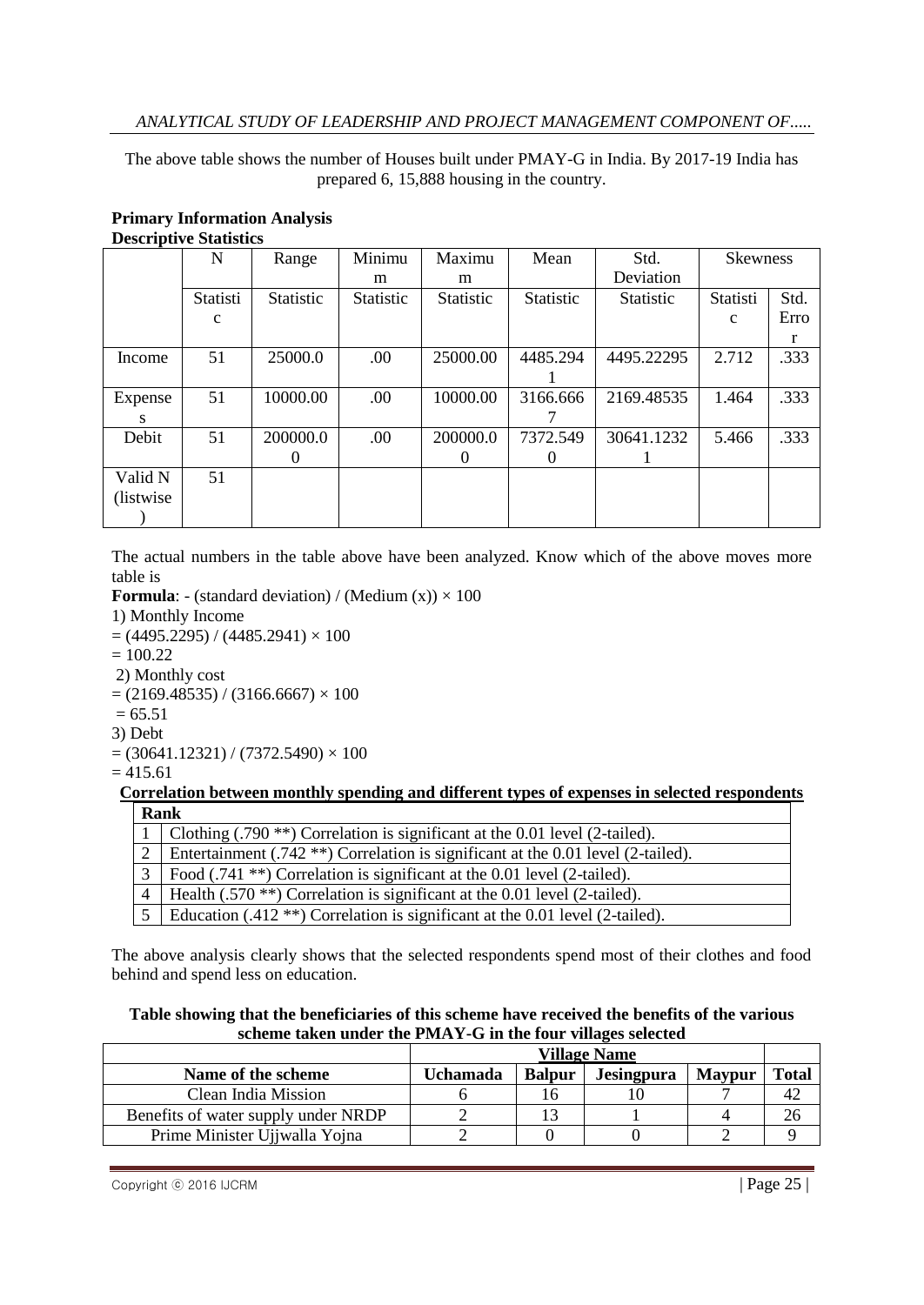#### *ANALYTICAL STUDY OF LEADERSHIP AND PROJECT MANAGEMENT COMPONENT OF.....*

| Din Dayal Upadhyay Gram Jyoti Yojana |  |  |  |
|--------------------------------------|--|--|--|

The above table shows how many beneficiaries have benefited from the scheme in various villages.

#### **What kind of accommodation was available in selected respondents? It can be seen in the following table.**

| PMAY-G type of House accommodation provided |           |                    |                       |       |  |  |
|---------------------------------------------|-----------|--------------------|-----------------------|-------|--|--|
| The name of the village                     | A kitchen | Two rooms &kitchen | Three-rooms & kitchen | Total |  |  |
| Uchamada                                    |           |                    |                       |       |  |  |
| Balpur                                      |           |                    |                       |       |  |  |
| Jasingpura                                  |           |                    |                       |       |  |  |
| Mayapur                                     |           |                    |                       |       |  |  |
| Total                                       |           |                    |                       |       |  |  |

The above table shows how many habitations have been made in different villages under PMAY-G. The above table can be derived, most of the respondents selected were 1 living in one kitchen. 19 One of the rooms of the residence of the responder was a kitchen. As well as 10 respondents, three rooms were of 1 kitchen.

### **THE ANALYSIS OF TRAINING & SKILLSET IN RURAL LOCAL GOVERNMENT**

The problem of training staff to manage sustainable rural development is rather multifaceted. First of all, rural areas need engineers and workers. The construction industry and the infrastructure complex are extremely sensitive to their shortage. Besides, the demand for qualified personnel is growing in the agriculture, housing-utility sphere.

| Sr. No. | <b>Subject</b>  | Programs       | <b>Participants</b> | <b>Man Days</b> |
|---------|-----------------|----------------|---------------------|-----------------|
|         | <b>PMAYG</b>    |                | 442                 | 884             |
|         | <b>MGNREGA</b>  | 10             | 550                 | 1081            |
|         | <b>SBM</b>      | $\overline{4}$ | 845                 | 1761            |
|         | <b>DBT MoRD</b> |                | 29                  | 29              |

Achievement of Training Programs in Gujarat in 2017-18 (01/04/2017 TO 31/03/2018)

#### **FINDINGS**

- Selected respondents spend more on clothing, food, while paying less attention to education and health.
- One of the respondents of Uchamada and Maypur village did not get the benefit of the MNREGA scheme.
- Beneficiaries of the facility provided under Clean India Mission, most respondents have not received the benefit of drinking water facility under NRDP. Or the person who got the answer is insufficient.
- Most of the respondents have not received the benefit of Din Dayal Upadhyay Gram Jyoti Yojana.
- In the Uchamada village there was a rift with the contractor. The contractors were made inappropriate accommodation
- After receiving the benefits of the scheme, the change in the lives of all the respondents has been made and all the selected people are satisfied with this plan.
- The existing training and career development system for Govt officers is rather formalized  $\&$  very often officers come to education establishments not so much to get knowledge as to get a certificate.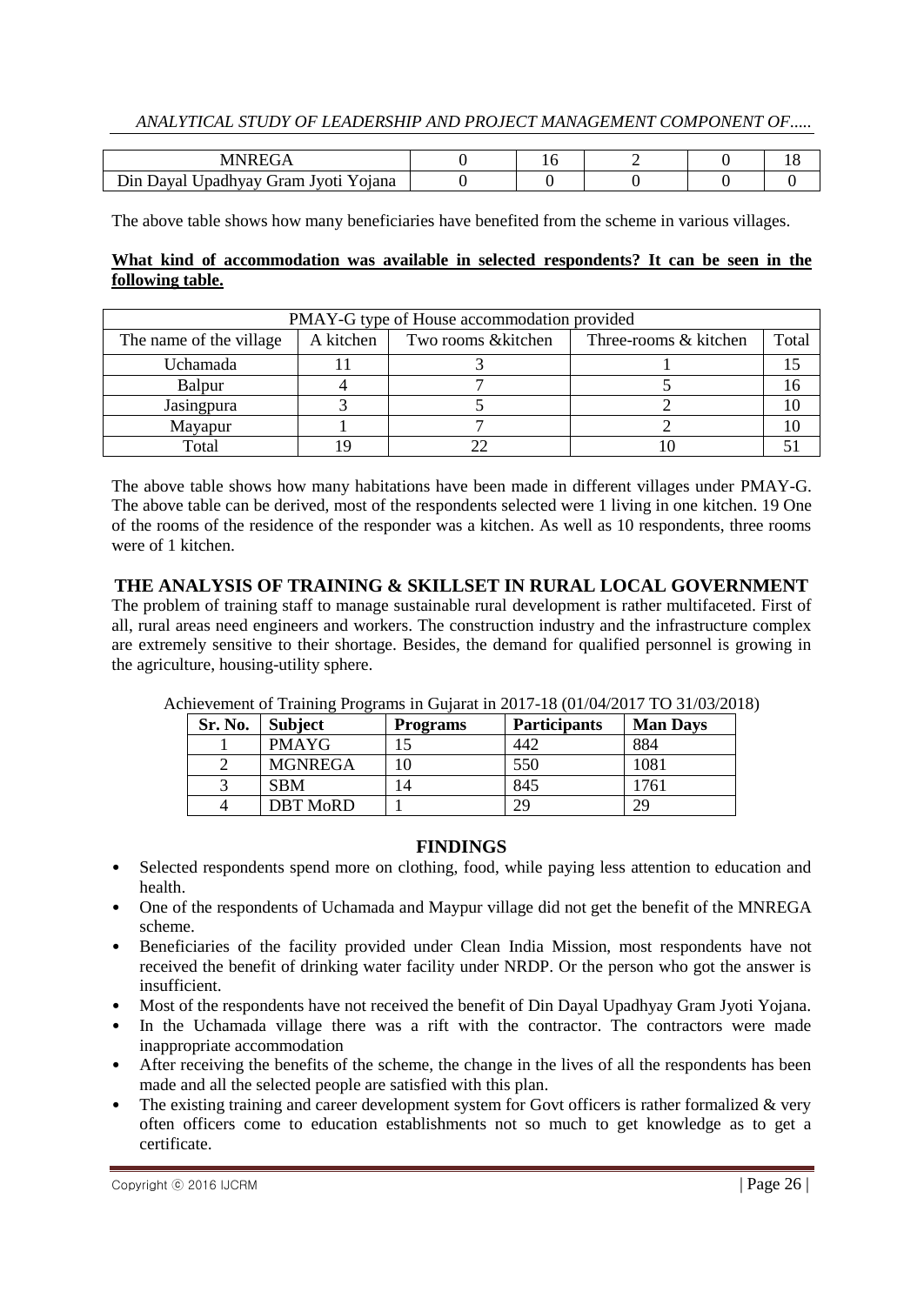- Lack of advanced training on Project Management like PMP, PRINCE2, etc. which is globally accepted Project Management framework, Also re-training and career development methods for Govt. officers are distributed inefficiently. The education system has no firm legislative grounds. Govt. officers have no sufficient teaching staff and finances to train, re-train and improve skills of specialists
- So far the regions have no efficient staffing system for sustainable rural development. The results are as follows: the natural-resources and economic potential of rural territories is rather uncommitted due to many reasons, including the lack of professional personnel in local government and the drift of qualified workers from the land.
- Regional governance is the subject of sound management under very complex conditions. Political opportunity structures can have a high impact on the establishment of regional governance. In rural development Leadership approach is a prominent. Leadership combines public funding for both management structures and projects with governance criteria.

### **CONCLUSIONS AND SUGGESTIONS**

- Appoint a committee to check whether beneficiaries benefit from all the schemes involved under PMAY-G.
- Systematic scrutiny of whether the beneficiary has the right to receive assistance.
- To construct roads in rural areas where housing has been made under this scheme.
- Development of local government is extremely important for any society as local authorities are the closest to the population. If the population understands practicability and efficiency of local authorities, it becomes more active. Otherwise, economic and territorial development is almost impossible
- In the existing state personnel policy, in terms of sustainable rural development there is much concern about provision of local government with qualified staff.
- In order to provide rural local government with qualified personnel, it is needed to form a system of target contract training of qualified specialists for Govt. administrations by establishing specialized departments at the state bodies of subjects of the Govt.
- Effect the target practice-oriented training on the basis of specialized programs by generalizing the best project management practices of improving investment attractiveness of rural areas in County.
- Govt. needs to implement international project management framework.
- The knowledge of and expertise in the industry and organization that enhanced performance and better delivers business outcomes. While technical project management skills are core to program and project management, PMI research indicates that they are not enough in today's increasingly complicated and competitive global marketplace. Organizations are seeking added skills in leadership and business intelligence. Members of various organizations state their belief that these competencies can support longer-range strategic objectives that contribute to the bottom line.
- To be the most effective, project managers need to have a balance of these three skill sets.
- 1. Technical Project Management Skills
- 2. Strategic Business Management
- 3. Leadership.

#### **REFERENCES:**

- [1] Pradhan MantriAwasYojana Gramin (PMAY-G) [Internet]. Rhreporting.nic.in. 2019 [cited 27 January 2019]. Available from:
- <https://rhreporting.nic.in/netiay/PhysicalProgressReport/physicalprogressreport.aspx>
- [2] [Internet]. 2019 [cited 27 January 2019]. Available from: http://www.ruraldev.gujarat.gov.in/
- [3] Housing for All: Essential to Economic, Social, and Civic Development, June 2006
- [4] Staffing of sustainable ruraldevelopment project management by Alexander S. June 2017
- [5] Manual of PRINCE2 revised edition 2017
- [6] PMBOK-6 edition